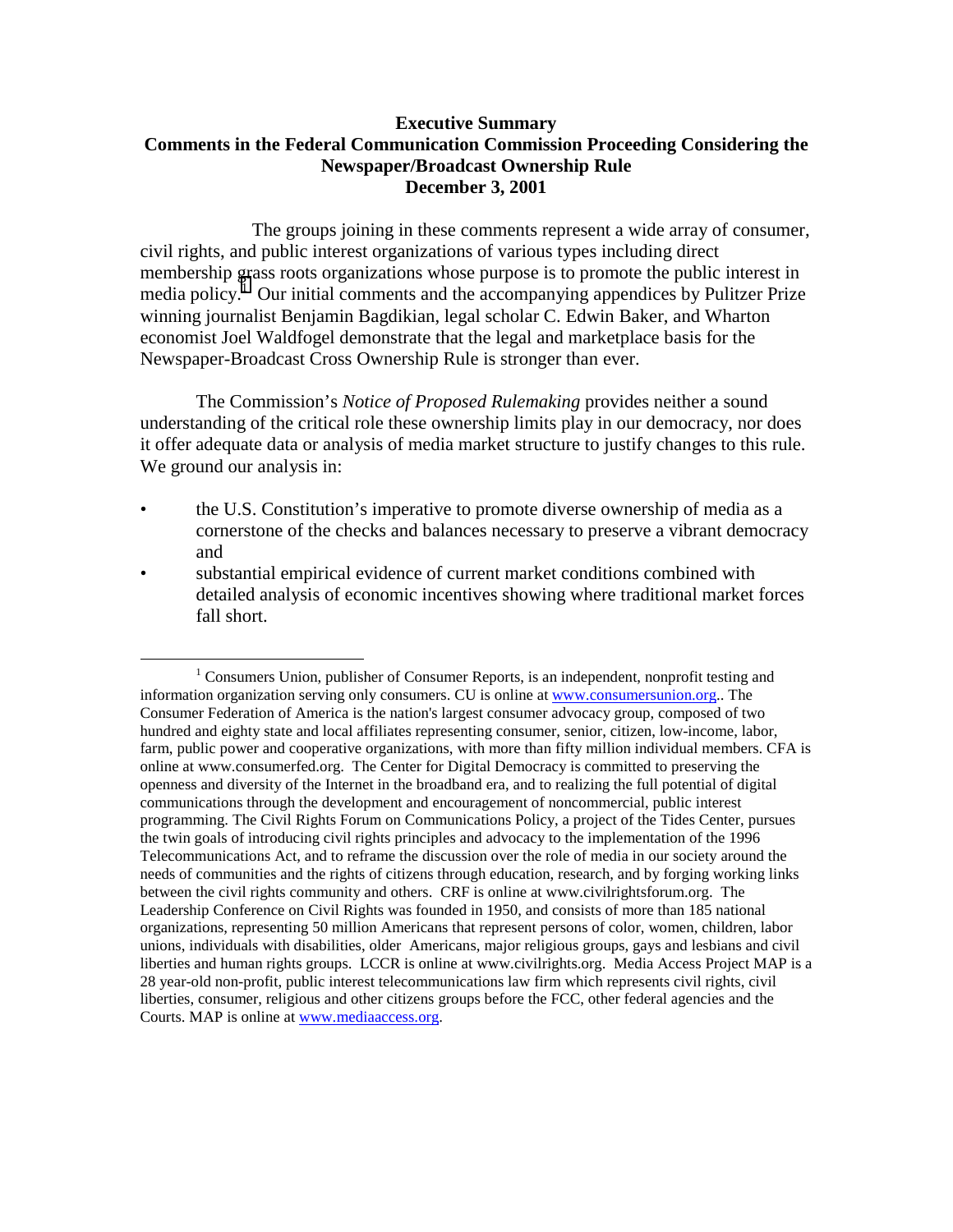The fundamental question raised in this proceeding is whether the central goal of the First Amendment as articulated by the Supreme Court in it's 1945 decision in *Associated Press*—information dissemination from diverse and antagonistic sources can be preserved if newspapers and broadcasting stations in the same community are commonly owned. A diverse information environment is an essential prerequisite of American self-governance. It fuels political participation and animates debate about policy, social norms, cultural values, individual aspirations and community needs in our society.

In Part I, we recognize that the goal articulated in the Supreme Court in 1945 is an open-ended ever-reaching ideal. If some absolute standard of information availability and human intellectual capacity had been adopted by the Supreme Court in 1945, then by 1970 the goal would have certainly been achieved. It would have been all too easy for public policy to declare victory in the struggle to deepen and defend civic discourse and our democracy would be much poorer as a result. Failing to strengthen civic discourse in the face of the information age–which increases rather than decreases the importance of the media to our citizens–will sell Americans short. It will dramatically reduce the capacity for the enlightened debate that the Supreme Court has determined is essential to American democracy.

We also remind the Commission, in Part I, of its heavy burden in this proceeding. The Newspaper/Broadcast Ownership Rule has been upheld by the Supreme Court and explicitly endorsed by Congress for many years. This imperative and governing administrative law require that the Commission affirmatively justify any change to this rule. It may not alter it on the basis of an inconclusive record.

Part II shows that the media's characteristics call into question reliance on certain market principles. Although the market serves many goals well, because of both democratic principles and characteristics of media as a product, an unfettered media market is not likely to promote the public interest of the citizenry. We show, based on the attached analysis of Professors Baker and Waldfogel, that media as a product is not likely to be produced effectively in the marketplace and will not serve all audiences efficiently and fairly.

The production and dissemination of newspaper and broadcast media content involve enormous fixed costs, also called high first-copy costs. To cover these costs, media producers have a strong incentive to produce content for the largest number of consumers, presenting material that serves, and does not offend general, majority tastes. On the other hand, media products are also "non-substitutable"– for viewers, the NBC sit-com *Friends* is not interchangeable with the WB's African-American centered *Moesha*. *CBS Nightly News* is not interchangeable with *Entertainment Tonight*, or with programming on the Fox News Channel.

Moreover, the media marketplace will not necessarily produce the content people want to watch. Advertiser preferences often trump viewers' preferences because the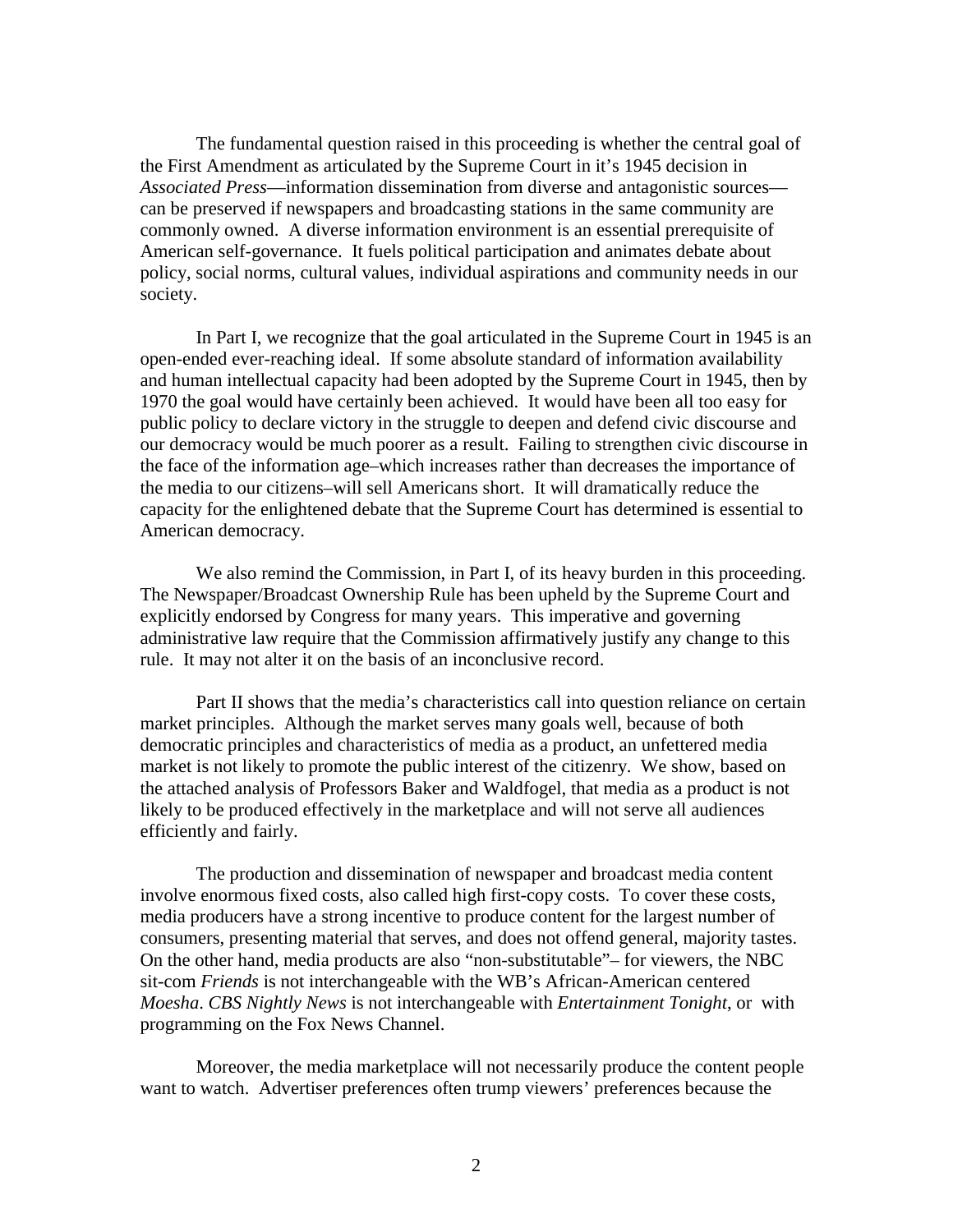media relies so heavily on advertising revenue. Advertisers, who want people to be in a receptive mood to learn about their products, do not necessarily mirror viewers' desires. Finally, media is a public good and possesses significant "positive externalities." Like clean air and national defense, benefits accrue to society at large that cannot be captured by the market. For example, investigative journalism uncovering government waste or consumer fraud benefits all–even those who do not read the newspaper or advertise on its pages.

Taken together, economists and experts find that these economic characteristics of media markets lead natural market forces to discriminate against the preferences of minorities – racial, ethnic, and any other relatively small groups whose tastes in media differ from the majority's. Eliminating a newspaper or broadcast voice deprives all citizens of an independent voice and will likely diminish the welfare of the "nonmajority"; their economic and political need for news, information, and other vital content will be under-served even in a well-functioning market.

These economic attributes, when combined with media concentration, endanger democracy. The enormous power that goes with ownership allows media owners to promote their own interests or biases through the media in a manner harmful to democratic discourse. Examples of this power are myriad—from GE dictating that its subsidiary, NBC, not cover  $\overline{GE}$ 's pollution of the Hudson River with toxic chemicals<sup>1</sup> to the television networks' failure to cover Congress' decision to grant broadcasters free additional spectrum for digital television.<sup>2</sup> If the Commission declaws the watchdog by eliminating the Newspaper/Broadcast Ownership rule, we will lose one of the most crucial pieces of our democracy.

The second half of Part II explains the important and different expertise that newspapers and broadcasting each bring to the public. This "institutional diversity" inheres in the financial structure, culture and professional ethics of each medium. Their differing expertise affects their ability to serve as checks and balances on each other's business interests and reporting bias. As Benjamin Bagdikian points out, while separately owned newspapers and broadcasters generally criticize each other's content, the two media under common ownership "far from offering mutual criticism … become promotional media publicizing the other subsidiary."

 Part III focuses on traditional economic factors to refute the contention that a wide range of media are in the same economic market. We show that people rely on newspapers and broadcast television for different kinds of information, depth of analysis, spend vastly different amounts of time with each, consume them in different environments, and pay for them in different ways. In economic terms these are separate markets with weak substitution effects. This is not to say that these markets are not

 $\overline{a}$ 

<sup>&</sup>lt;sup>1</sup> Richard Pollack , "Is GE Mightier Than the Hudson?" *The Nation* (May 28, 2001).<br><sup>2</sup> Deep Algas Maggunadia: How Giant Comparations Dominate Mags Madia, Distan

Dean Alger, *Megamedia: How Giant Corporations Dominate Mass Media, Distort Competition, and Endanger Democracy* (Rowman & Littlefield, 1998). In fact, NBC censored a satirical piece on this topic from its television program Saturday Night Live between its first airing and later broadcasts. *See* http:/www.freespeech.org/ramfiles/fair.ram (visited on Dec. 3, 2001).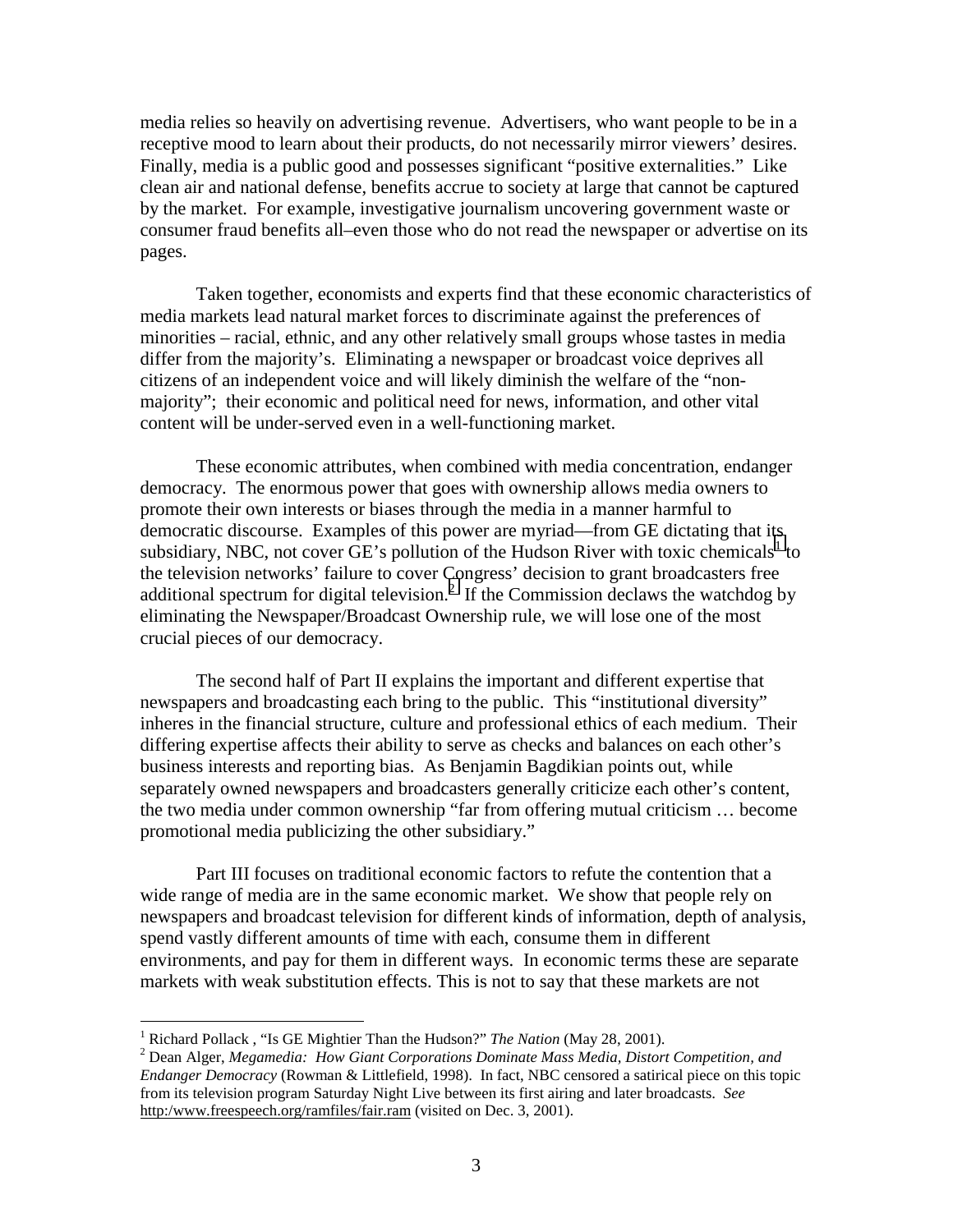adjacent and there is no rivalry, but that, for example, newspapers' classified advertising mainstay in no way resembles the high-priced pharmaceutical and auto advertising splashed across national prime time television. In this section we also show that the data in the Commission's Notice overlook significant facts about these markets and their players. For example, the Commission incorrectly concludes that the number of local television newsrooms increased since 1975, when its own data show that newsrooms decreased by 10 percent.

Finally, in Part IV we cover the rampant consolidation and market power in each media market. Local newspapers have become print monopolies in about 95 percent of communities, with very few or our nation's largest cities supporting multiple papers. Market concentration in cable television ownership is at an all-time high. We show that each market is highly concentrated and adjacent to one another.

The number of owners of the media on which most Americans rely for information, television stations and daily newspapers, has fallen dramatically since the Commission first adopted its rule. One-third of television owners and two-thirds of newspaper owners have disappeared since 1975. There are half as many owners of these media today as there were when the rule was adopted.

While the Internet has changed many things in our society, it has not altered the fundamentals of civic discourse. Compared to the traditional mass media, the Internet accounts for a miniscule share (less than 5 percent) of individual news gathering time or industry advertising revenue.<sup>3</sup> Furthermore, Internet usage is dominated by four providers, which accounted for fifty percent of user minutes online.<sup>4</sup> And last year, onethird of all user minutes spent on the Internet were within the confines of a single company's site—AOL. $5$ 

Under even conservative antitrust theory, mergers across these markets are dangerous to competition. We review the well-established literature demonstrating that harms associated with vertical and conglomerate mergers. These create barriers to entry, enhance the effectiveness of anti-competitive conduct, and market players will shift from competition to cooperation. While many product markets exhibit some imperfections, the implications of market failure in media are much more profound. These failures will not produce insufficient manufacture of widgets. They will underproduce information that is essential for citizens to become educated, meaningful participants in the democratic process.

If local television broadcasters were allowed to merge with local newspapers, combining the two most important means by which consumers obtain news and information, the combined owner's editorial bias and economic incentives to under-serve

 $\overline{a}$ 

<sup>&</sup>lt;sup>3</sup> See generally, UCLA Center for Communication Policy, "Surveying the Digital Future: Year Two" (November 2001).

<sup>&</sup>lt;sup>4</sup> Jupiter Media Metrix Inc., "Online Media Consolidation Offers No Argument for Media Deregulation" (June 4, 2001)

<sup>5</sup> *Id.*